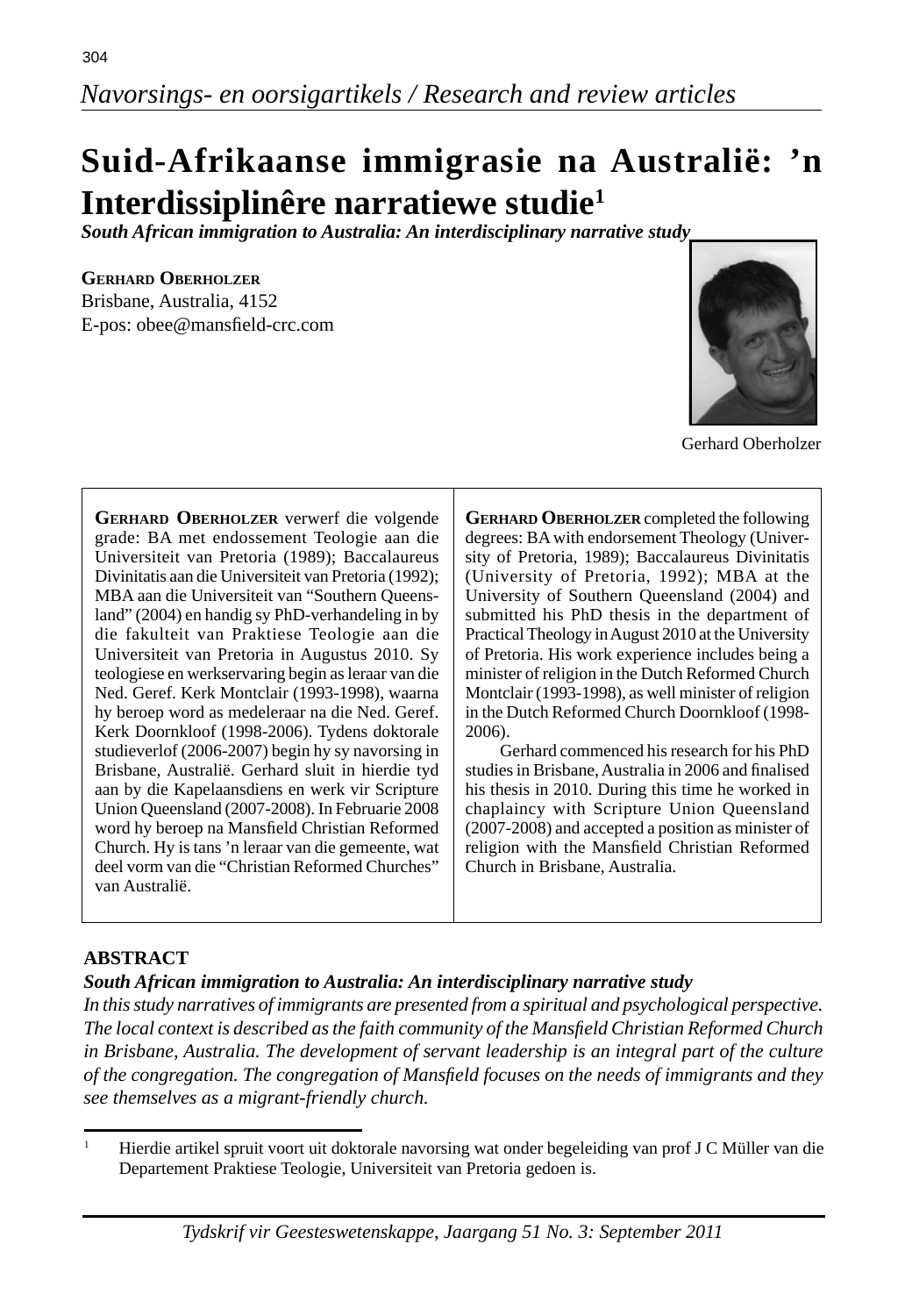*The narratives of two South African born immigrants were listened to, who find themselves in the context of the Mansfi eld Christian Reformed Church. The research approach in this study fl ows from an epistemology based on a narrative theory. The postfoundational approach incorporates the social context of immigrants as part of the process in exploring a deeper meaning of the stories told by co-researchers (immigrants). Within this framework of postfoundational practical theology, the praxis is therefore the starting point of research. This consists of local knowledge, described and interpreted by the co-researchers and informed by traditions of interpretation.*

 *The experiences of co-researchers are interpreted on a second level with the appointment of four interdisciplinary respondents. The respondents take part in an interdisciplinary conversation and they each contribute from their fi eld of experience in psychology and theology. This is done by using transversal rationality and the in-context experiences are thickened through interdisciplinary investigation. Furthermore, a study of relevant literature is introduced and added to the conversation. The research process is therefore developed from a postfoundational theological positioning with the aim of describing immigration narratives and interpreting these narratives in order to facilitate a deeper knowledge and insight into the immigration process. The in-context experiences of immigrants serve as the primary narrative and their interpretations of experiences will be studied.* 

*The interpretations of the co-researchers are used as discussion points in follow up conversations and their narratives are therefore allowed into a process of growth. Their language which points to their experience, as well as their language used in the process of immigration, is listened to.* 

 *Servant leadership is discussed as a vital part of immigration for believers. The stories of the co-researchers reveal servant leadership in different forms as part of the culture of the congregation in Mansfi eld. The narratives show the co-researchers becoming part of the ministry of servant leadership in a migration-friendly congregation. Co-researchers experience the infl uence of servant leadership in their lives and tell stories of how the needs of immigrants are met by the servant leaders in the congregation of the Mansfield Christian Reformed Church.* 

 *The conclusion of this study at the end of the research process, points to some suggestions and alternative interpretations regarding immigration and globalisation beyond the local context. The outcome of the study shows servant leadership as an important part of immigration and globalisation. The intentional focus is on how a culture of servant hood will benefi t an immigrationfriendly congregation. The subsequent proposal is to engage other congregations and churches,*  both in South Africa and Australia, in a conversation on the effect of implementing servant *leadership within the context of immigration and globalisation.* 

- **KEY WORDS:** servant leadership; narrative research; postfoundationalism; practical theology; interdisciplinary study; epistemology; co-researchers; respondents; transversal rationality; faith community; globalisation
- **TREFWOORDE:** diensbare leierskap; narratiewe navorsing; postfundamentele benadering; praktiese teologie; interdissiplinêre gesprek; epistemologie; medenavorsers; respondente; transversale rasionaliteit; geloofsgemeenskap; globalisering

#### **OPSOMMING**

In hierdie studie is geluister na die narratiewe van Suid-Afrikaans gebore immigrante, wat hulself in Brisbane, Australië gevestig het. Die plaaslike konteks word in die gereformeerde gemeente,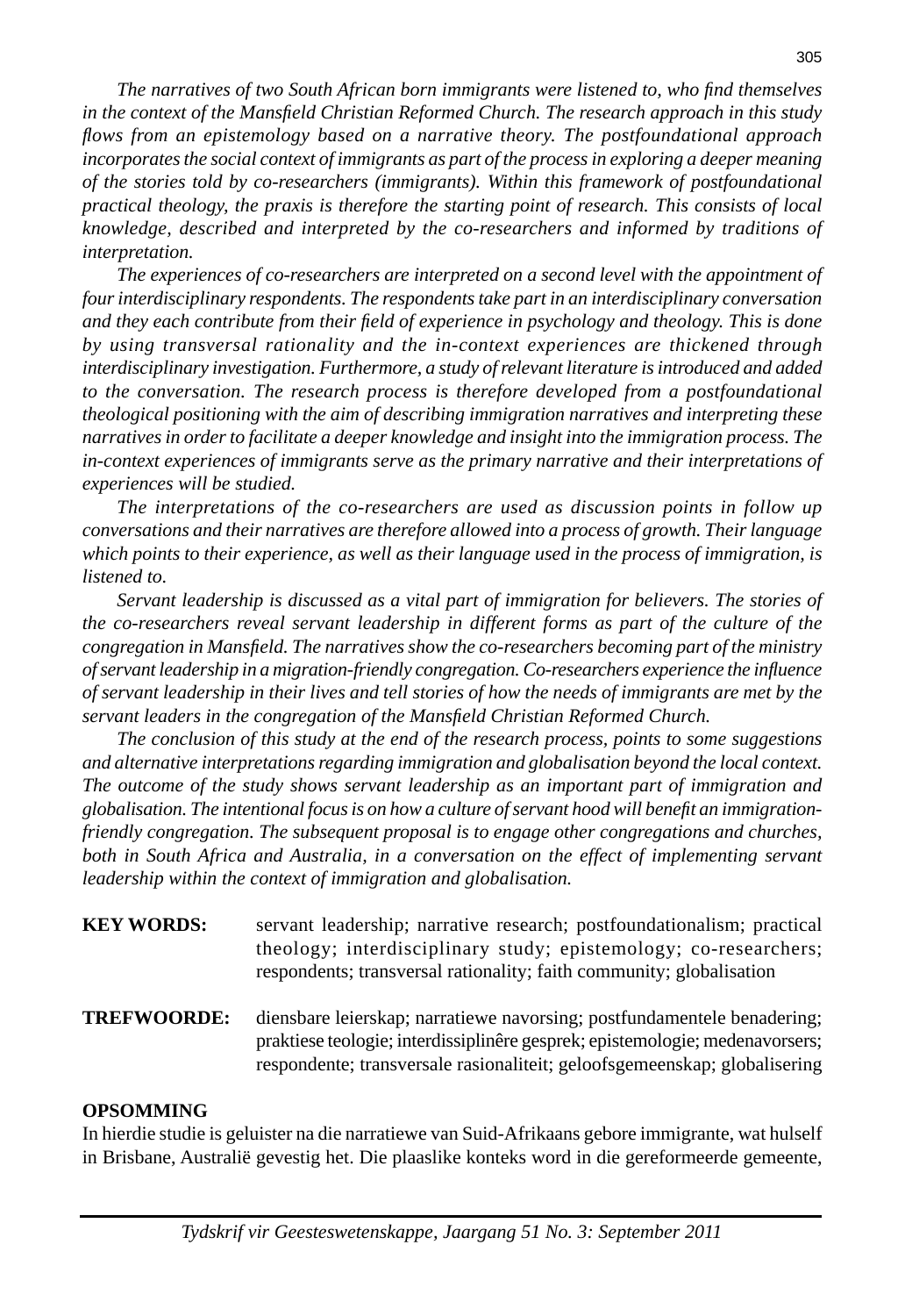die "Mansfield Christian Reformed Church" gevind en die ontwikkeling van diensbare leierskap word beskryf as deel van die kultuur van die gemeente wat fokus op die nood van immigrante. Die navorsing het plaasgevind vanuit 'n epistemologie wat uit 'n narratiewe benadering vloei. Die postfundamentele teologiese posisionering inkorporeer transversale rasionalisasie, met die doel om 'n dieper verstaan van die narratiewe navorsing te bewerkstellig.

 Die ontwikkeling van diensbare leierskap word as 'n natuurlike uitvloeisel van die immigrasieproses bespreek. Die gevolgtrekking van hierdie studie is dat diensbare leierskap as 'n integrale deel van gelowige immigrasie en globalisering verstaan word en dat dit intensioneel deel vorm van die leierskapkultuur in 'n immigrant-vriendelike gemeente. Die voorstel wat hieruit voortvloei, is dat verskillende gemeentes en kerkverbande van Suid-Afrika en Australië kan baat by die aanwending van diensbare leierskap binne die konteks van immigrasie en globalisering.

#### **1. INLEIDING**

Die doel van hierdie artikel is om die verhale van Suid-Afrikaans gebore immigrante na Brisbane, Australië deur middel van narratiewe navorsing te ondersoek. Die immigrasieverhale van Pieter en Karien Venter<sup>2</sup> word in hierdie artikel vertel. Hulle gesin het in 2005 geïmmigreer en albei se eie verhale en hul onderskeie interpretasies van hulle ervarings word hier gesamentlik weergegee. Die verhale van hulle as ouers is aangehoor en verwys ook na hulle kinders. Die kinders is egter nie as navorsingsgenote aangestel nie.

 Die Venters se konteks voor immigrasie word gevind in Pretoria, Suid-Afrika. Pieter het vir Karien gekonfronteer oor die toekoms van hulle kinders en saam het hulle as gelowiges dit biddend oorweeg om te emigreer na Australië. Hulle geloofslewe het 'n beproewing ondergaan toe hulle allereers by 'n Afrikaanssprekende gemeente in Australië betrokke geraak het nadat hulle geïmmigreer het.

 Die aanpassingseise wat aan hulle as gesin gestel is, sluit 'n ander styl van aanbidding in. Die Afrikaanse gemeente het nie 'n gereformeerde inslag gehad nie, maar was interkerklik en gevolglik is hulle as gereformeerde gesin blootgestel aan 'n nuwe spiritualiteit. Die hele immigrasieproses bevat ook 'n emosionele komponent en die psigologiese impak van immigrasie op die gesin word gevolglik ook ondersoek.

 Praktiese teologie en sielkunde word interdissiplinêre vennote in 'n groter gesprek rakende immigrasie, deurdat twee prakties-teologiese respondente en twee respondente vanuit verskillende sielkundige dissiplines tot die narratiewe gesprek toegetree het. Hierdie navorsing belig die waarde van 'n oop gesprek met 'n holistiese benadering ten opsigte van Suid-Afrikaans gebore immigrante in Brisbane, Australië; in plaas daarvan om net eensydig teologies hieroor te reflekteer.

 Hierdie immigrasieverhale vind plaas te midde van 'n groter gesprek rakende emigrasie uit Suid-Afrika en die outeur wil graag 'n kort teoretiese begronding stel ten einde die konteks van emigrasie vanuit Suid-Afrika na ander wêrelddele te belig. Kaplan (1997) verwys na die sogenaamde "brain drain" van professionele Suid-Afrikaners wat hulself in die buiteland bevind en Bhorat et al*.* (2002:1) beklemtoon dat die hoeveelheid mense wat hulself as immigrante in Suid-Afrika aangemeld het, misleidend is. Fourie en Joubert (1998) reken dat die werklike getal emigrante uit Suid-Afrika tot drie maal hoër kan wees as die amptelike syfer. Dit word bevestig deur die navorsong van Meyer et al.*,* dat Suid-Afrika tussen 1987 en 1997, 233 609 emigrante verloor het, in teenstelling met die amptelike syfer van 82 811. Dit is inderwaarheid 2.8 maal hoër

<sup>2</sup> Skuilname is gebruik om die identiteit van persone te beskerm.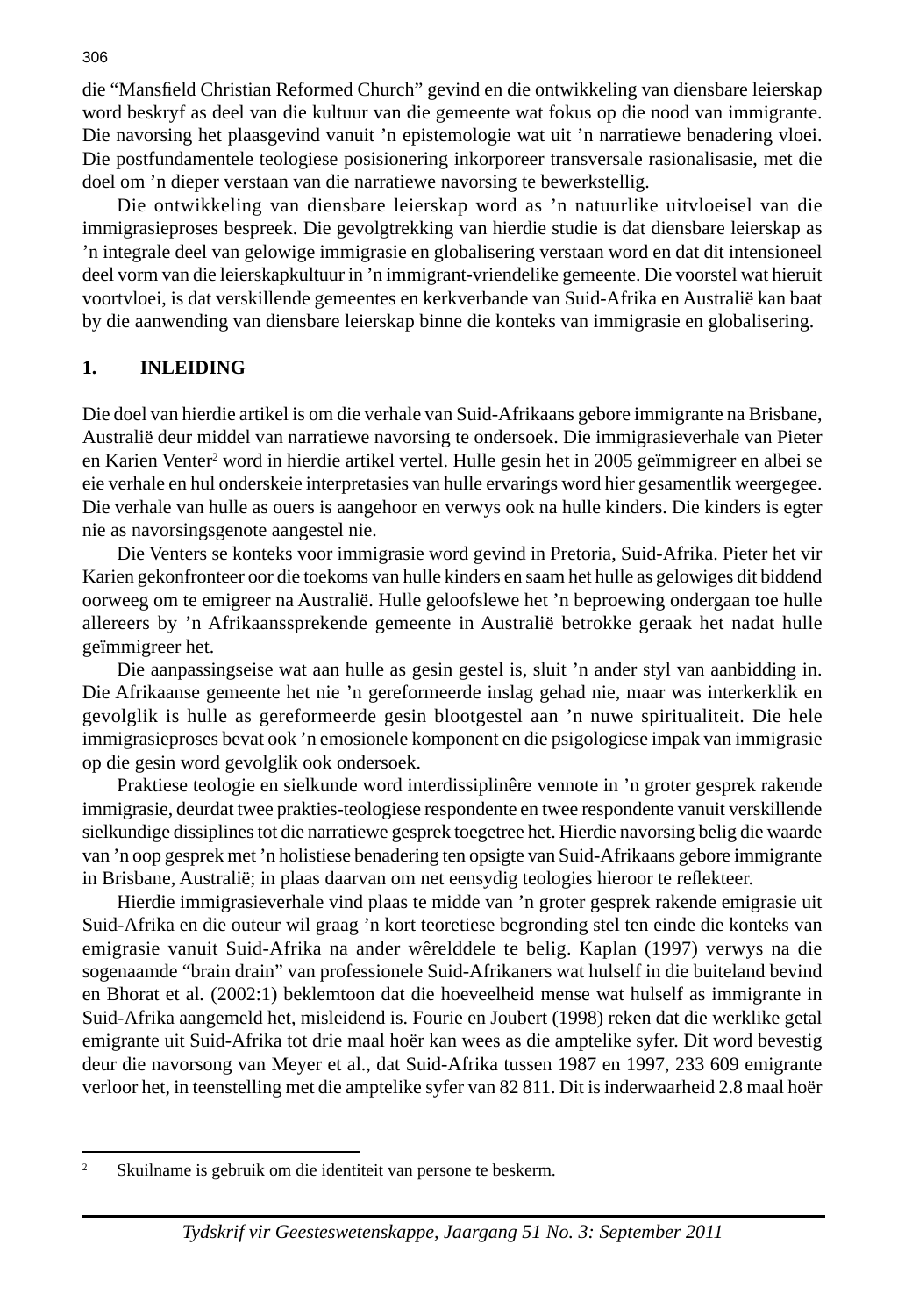as die amptelike getal. Dit is derhalwe 'n onbetwisbare feit dat emigrasie uit Suid-Afrika 'n groeiende fenomeen is. Volgens Bhorat et al. (2002:29) word Australië as een van die gunsteling eindbestemmings van Suid-Afrikaners wat emigreer bestempel.

 Antilla (1995:79) sê: "The central problem for every immigrant is a transitory loss of stable identity, that is, the sense of one's continuous being as an entity, distinguishable from all others". Verder reken De Freitas (1999:1) dat die mens se identiteit in noue verband staan met geslag, ouderdom, nasionaliteit, verhoudings, beroep en geloofsoortuiging. Skeiding van bekende verbintenisse (soos tydens immigrasie) kan die eie identiteit radikaal omverwerp. Reyneke (2005:9- 13) bestempel geloof as 'n definitiewe basis om die aanpassing na 'n oorsese verhuising te hanteer en noem verder dat sosiale integrasie (soos die inskakeling by 'n geloofsgemeenskap) die basis vorm vir 'n gevoel van "behoort". Die navorsing van Sonn en Fisher (1996) bewys dat minderheidsgroepe baat vind by die inskakeling by kerkgroepe, aangesien dit sekuriteit, stabiliteit, 'n gevoel van behoort en aanvaarding meebring. Sonn sê hierop dat

 …settings such as churches, extended family networks, and sporting clubs provide(d) the contexts within which people (can) participate, perform meaningful social roles, share stories, and develop skills and competencies to function in the broader society. These settings appear to be central to the successful responses to transition and change.

Hendriks (2003) noem dat die kerk van die toekoms uit lewende geloofsgemeenskappe sal bestaan. Dit kom neer op kleingroepe waar gelowiges hulle roeping, groei en getuienis onder leiding van die Woord en Gees leer uitsorteer. Dit is hier waar mense leer hoe om in die huidige globaliserende wêreldkultuur 'n alternatiewe leefwyse te ontwikkel en om te fokus op die nood van die gemeenskap.

 Bogenoemde agtergrond rakende immigrasie is vir hierdie artikel relevant, aangesien die Venters deel vorm van diegene wat nie amptelik na Australië geïmmigreer het nie; met die addisionlele verskynsel van globalisering binne hulle immigrasieverhaal as gelowiges. Die Venters leef in Australië, maar het steeds besigheidsbelange in Suid-Afrika en is aktief deel van die Suid-Afrikaanse ekonomie, deurdat Pieter dikwels in Suid-Afrika werk. Karien gee egter klas as 'n deeltydse dosent in haar vakgebied by 'n plaaslike universiteit in Australië. Die Venters pas dus hierdie profiel van professionele Suid-Afrikaners (deel van die "brain drain") wat in die buiteland woon, sonder dat hulle amptelik geïmmigreer het. Verder vind hulle ook 'n geestelike tuiste in 'n geloofsgemeenskap as diensbare leiers in 'n kleingroep.

### **2. METODIEK VAN STUDIE**

### **2.1 'n Postfundamentele prakties-teologiese benadering**

Hierdie artikel lewer 'n bydrae tot die gesprek van gelowige immigrasie deurdat die narratief van die Venters nagevors word vanuit 'n postfundamentele praktiese teologie. Die doel van die artikel is nie om 'n teologiese debat oor die metodiek te open nie, maar om 'n selfstandige bydrae vanuit die praktyk ten opsigte van immigrasie te maak.

 Volgens Müller (2008:2) is daar drie moontlike modelle, afhangende van die epistemologiese posisionering wat ingeneem kan word, wat ter sake is in hierdie studie waar die narratiewe van gelowige immigrante aangehoor word. Die drie moontlikhede is om 'n fundamentele, 'n niefundamentele of 'n postfundamentele perspektief op die immigrasieverhale te plaas. Hierdie studie is gegrond op 'n postfundamentele prakties-teologiese basis. Dit is dus vervolgens volgens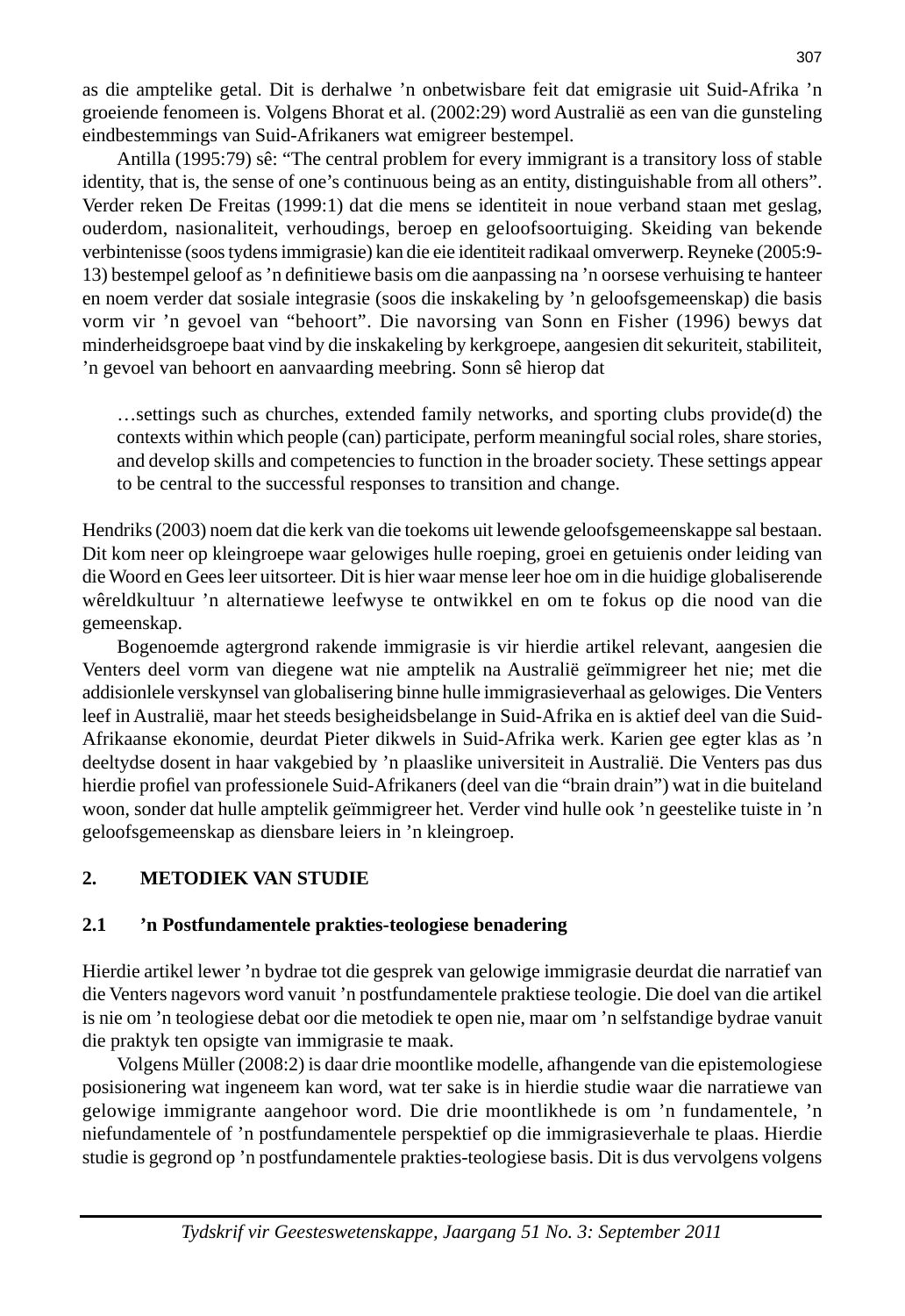Van Huyssteen (1997:4) belangrik om daarop te let dat die *postfundamentele model* onderskei moet word van die fundamentele en niefundamentele modelle.

 Die *fundamentele prakties-teologiese benadering* laat nie ruimte vir wetenskaplike gegewens of 'n oop gesprek, waar verskillende benaderings oorweeg word nie. Om vir so 'n model te kies, sou beteken om nie in gesprek met enige ander dissipline te gaan nie. Die gevolg sou 'n teologie wees wat nie verantwoordbaar is nie.

 Die *niefundamentele model* is 'n reaksie op die bogenoemde deurdat kennis relatief verklaar word. Dit bring 'n eie stel probleme, aangesien die wetenskap en teologie elkeen hulle eie uiteenlopende interne kriteria en oortuiginge het en die gesprek tussen die dissiplines eintlik dan geen raakpunte oplewer nie. So 'n model sou ook nie geskik wees vir hierdie prakties-teologiese studie nie.

 Die *postfundamentele benadering* staan binne die praktiese teologie as 'n derde moontlikheid teenoor die bogenoemde twee benaderings en maak dit duidelik dat 'n interdissiplinêre gesprek van kritieke belang is. Dit is dus nodig om te verstaan dat teologie nie meer in isolasie binne die postfundamentele raamwerk bedryf word nie. Die *postfundamentele benadering* gaan van die veronderstelling uit dat teologie en wetenskap in verhouding staan en dat daar, ten einde die waarheid te rekonstrueer, definitiewe areas van oorvleueling gesoek behoort te word (Van Huyssteen 1997:24-25).

 Die belangrikste bydrae van hierdie benadering is die feit dat die teologie 'n wetenskaplike vennoot in 'n interdissiplinêre gesprek word. Van Huyssteen (1997:4) maak die opmerking dat postfundamentele teologie 'n kritiese rol speel deurdat dit die konteks ten volle in ag neem. Die geloofsdimensie word in hierdie studie binne die geloofsgemeenskap van die "Mansfield Christian Reformed Church" in Brisbane ondersoek, aangesien die Venters se verhaal uitwys dat hulle hier 'n geestelike tuiste in Australië gevind het.

#### **2.2 Transversale rasionaliteit**

'n Postfundamentele benadering baan die weg vir die interpretasie van ervaringe en terselfdertyd wil dit verder as die plaaslike gemeenskap 'n interdissiplinêre gesprek open. Hierdie interdissiplinêre, postfundamentele gesprek vind binne 'n narratiewe benadering plaas, deurdat die verhale van mense onbelemmerd aangehoor word. Die "luister na ervaringe" word die grondslag van 'n *transversale rasionaliteit*. Volgens Van Huyssteen (2006:9) laat transversale rasionaliteit die klem val op 'n interdissiplinêre gesprek met die doel om dialoog te bewerkstellig. Hierdie dialoog word op verskillende vlakke sigbaar, deurdat die medenavorsers (Pieter en Karien Venter) se verhale vertel word en daar dan 'n interdissiplinêre gesprek ontwikkel tussen die praktiese teoloë en sielkundiges. Transversale rasionaliteit vra dus na spesifieke raakpunte en oorvleuelings in die verskillende bydraes van die respondente wat as vakkundiges aangestel is.

 Die interdissiplinêre gesprek word binne die konteks van studie gevoer met die doel om die lewenswêreld van die immigrante te verstaan. Rasionaliteit vorm dus die basis vir die gesprek. Die konteks en interpretasie van ervaringe, tesame met moontlike tradisies wat die verhale beïnvloed, vorm volgens Van Huyssteen (1997:113) die epistemiese waardes waarmee toegetree word tot die interdissiplinêre gesprek. Die verskillende wetenskaplike perspektiewe wat saam met die teologiese interpretasies as gelykwaardige gespreksgenote bydraes lewer, het 'n demokratiese konstruktiewe dialoog tot gevolg (Van Huyssteen 1999:282-6). Die respondente vanuit verskillende wetenskappe openbaar dus die metafoor van transversale denke. Schrag (1992:149) stel dit soos volg: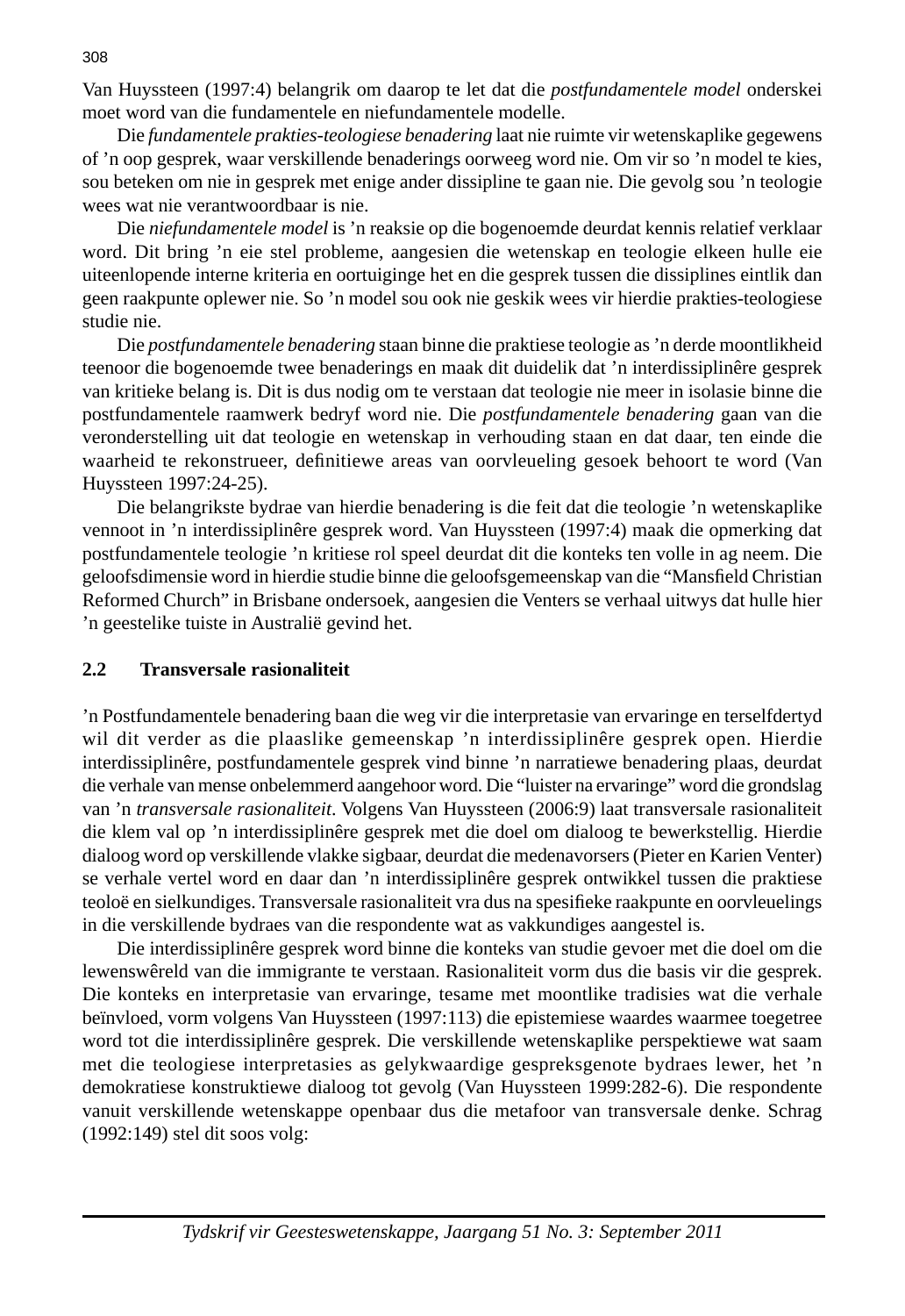The use of the concept/metaphor of transversality in all of these approaches exhibits interrelated senses of lying across, extending over, intersecting, meeting and converging without achieving coincidence.

Die belangrike bydrae hier vir 'n narratiewe studie is die besef dat, wanneer daar van een dissipline na 'n ander beweeg word, 'n interdissiplinêre gesprek moontlik gemaak word. Osmer (2006:338) voer aan dat die praktiese teologie 'n verantwoordelikheid het om die metodologie van die sosiale wetenskappe te verstaan. Die rede hiervoor is dat daar 'n pluralisme van idees in beide die wetenskappe en die teologie bestaan en dat die sosiale wetenskappe en die teologie in 'n bepaalde verhouding tot mekaar staan.

 Die fokus verskuif nou volgens Schrag (1992:151) vanaf 'n blote aantekening van gebeure in 'n chronologiese volgorde na 'n sosiale verstaan van die praxis. Hy beskryf dit soos volg:

 The focus is no longer on a present event of consciousness and much less on a belief structure that accompanies such an event, but rather upon the assemblages and patterns of discourse and action as progeny of communicative praxis. (Schrag,1992:151)

Hierdie kommunikatiewe praxis voed die transversale rasionaliteit op so 'n wyse dat die sosiale en historiese momente gekontekstualiseer word. Die betekenis hiervan is dat die verstaan van die verhale van immigrante 'n wedersydse kommunikasieproses word tussen die sosiale wetenskappe en die teologie, met die gevolg dat die gevolgtrekkings 'n "praxis-verstaan" tot gevolg het (Schrag 1992:153). 'n Transversale rasionaliteit laat 'n proses van integriteit toe, wat tot gevolg het dat die praktiese teologie die werklikheid in die verhale van mense met ander vakgebiede deel en dus nie anders kan as om interdissiplinêr betrokke te wees nie.

### **2.3 Praktiese metodiek van studie**

Die kwalitatiewe aard van die navorsing lê klem op oop gesprekke as die vorm van dialoog wat gevolg word. Chase (2003:79) stel indiepte onderhoudvoering as metode voor om na die verhale van mense te luister. Persoonlike narratiewe dra altyd 'n sosiale karakter en gevolglik is dit nodig om daarop te let dat daar 'n interaktiewe komponent tussen die indivivu en die samelewing bestaan. Navorsers moet in hul onderhoude hierop bedag wees. Die doel van die gesprekke en onderhoude in hierdie studie is om saam te soek na betekenis in die medenavorsers (die Venters) se individuele verhale, binne die konteks van die sosiale bestel waarbinne hulle hulself bevind.

 Phillips (1988:330) waarsku daarteen dat die sekulêre wêreld 'n invloed op mense se lewens uitoefen. Die gevolg is dat hulle nie simpatiek teenoor die kerk ingestel is nie. Die praxis van hierdie studie word vanuit die Venters se unieke perspektiewe beskryf en nie vanuit enige kerklike konteks of agtergrond nie. Die verhale van immigrasie en die betekenis wat medenavorsers self aan hulle verhale toeken, sal tydens die oop gesprekke, wanneer hulle hul lewensverhale vertel, aan die orde gestel word. Die realiteit waarbinne hulle leef in die geloofsgemeenskap van die Mansfi eld Christian Reformed Church en die realiteit van geloof in hulle *daaglikse lewens* vorm 'n integrale deel van die studie.

 Die gesprekke is op band opgeneem en is in CD-formaat beskikbaar. Die doel hiervan is om te eniger tyd tydens die navorsingsproses daarna te kan terugverwys, asook om dit tot die beskikking van die breër akademiese gemeenskap te stel.

 Die verhale van Pieter en Karien Venter word op die bogenoemde wyse opgeteken en in die lig van die werk van Müller (2008:1-18) word die metodiek verder bepaal deur die aanwys van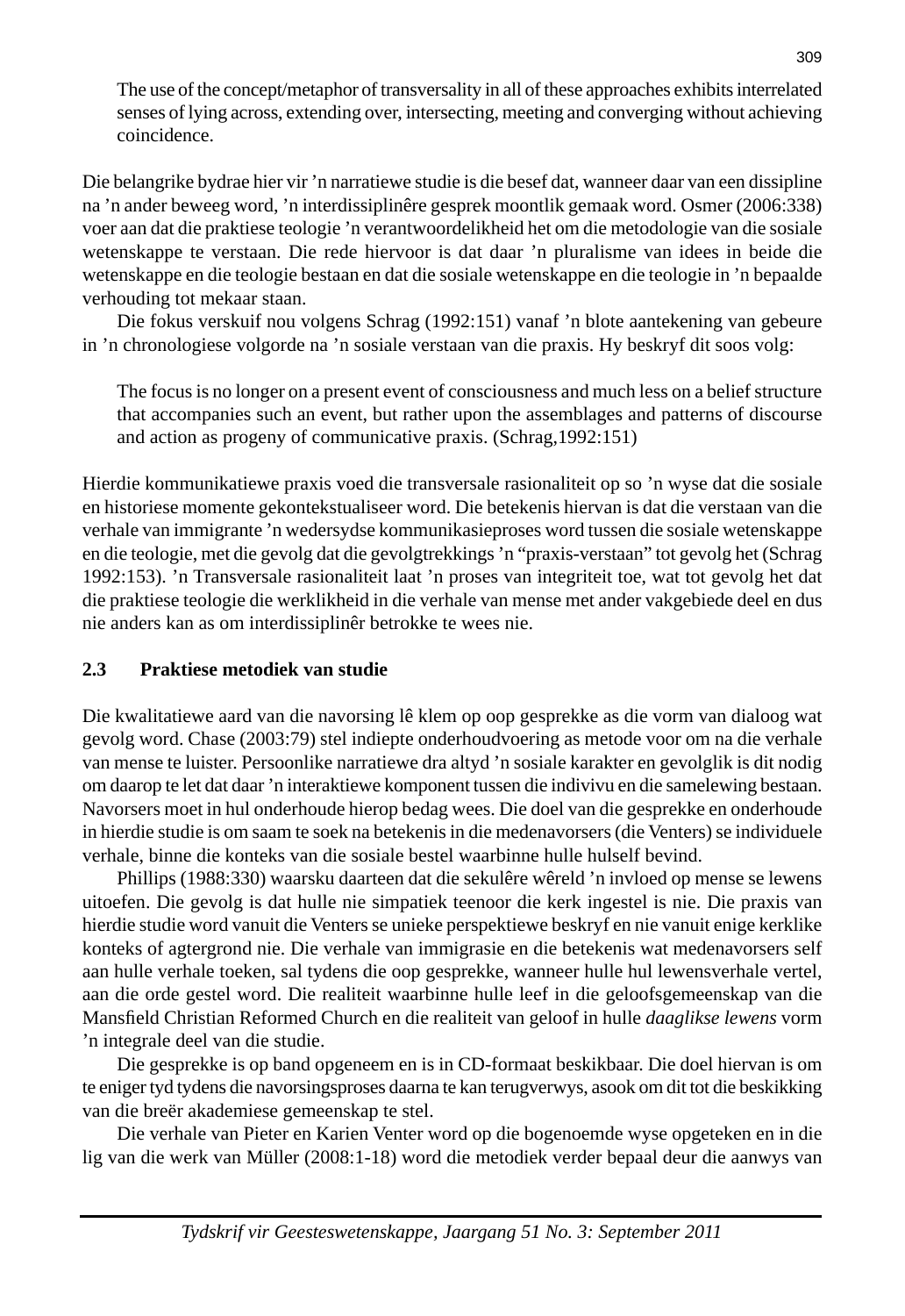interdissiplinêre respondente uit die praktiese teologie en psigologie. Hierdie studie gaan postfundamenteel te werk om die transversale rasionaliteit van die Venters se immigrasieverhale nie net op te teken nie, maar te interpreteer vanuit verskillende vakgebiede. Dit hou die voordeel in dat daar nie teologies eensydig gehandel word tydens die interpretasie van die verhale nie, maar sodoende word die psigologiese impak van immigrasie op die medenavorsers erken.

Aanvanklik word daar op grond van Müller (2008:6) se navorsing vier spesifieke vrae aan die respondente gevra waarop 'n vakkundige refleksie verwag word. Die vrae is:

- Wat is jou besorgdhede wanneer jy die verhale lees?
- Wat is die unieke perspektief vanuit jou vakgebied?
- Waarom sal jou perspektief deur ander dissiplines aanvaar en verstaan word?
- Wat is jou grootste besorgdheid indien jou perspektief nie deur ander dissiplines erken word nie?

Müller (2009:222-225) brei verder uit op die bogenoemde metodiek wanneer hy noem dat 'n tweede en derde reflektiewe beweging nodig is ten einde getrou te bly aan 'n postfundamentele studie. Hierdie bewegings word spesifiek voorgestel om, addisioneel tot die besorgdhede van respondente, ook klem te plaas op die herinterpretasie van die medenavorsers. Die volgende vraag is van wesenlike belang: "Hoe hou ons die gespreksgenote in die gesprek?"

 Binne die interdissiplinêre gesprek bestaan die gevaar dat die vraag na die vakkundiges/ respondente se besorgdhede gevra word, maar die besorgdhede van die medenavorsers nie erken word nie. Die bogenoemde artikel van Müller (2009:222-225) is dus bygevoeg as 'n latere ontwikkeling op sy aanvanklike werk, waarin hy klem plaas op die insluiting van die medenavorsers in die interpretasieproses. Dieselfde metodiek word ook in hierdie studie gevolg, deurdat die medenavorsers van meet af aan deel van die gesprek gemaak word en toegelaat word tot herinterpretasies tydens opvolggesprekke, nadat die respondente hul bydraes gelewer het.

 Ten opsigte van die metodiek kan dus samevattend gesê word dat elke respondent gevra word om die verhale van die Venters vanuit 'n spesifieke vakgebied van kundigheid aan te hoor en 'n unieke bydrae te lewer. Hierna word die medenavorsers die geleentheid tot herinterpretasie gegee en sodoende groei die verhale alvorens daar gevolgtrekkings en verdere interpretasies gemaak word.

Die volgende respondente<sup>3</sup> is aangestel om die interdissiplinêre gesprekke te voer:

### Respondent 1: Praktiese Teoloog - **Pastorale gesinsterapie** (R1)

- Leraar van die Christian Reformed Churches of Australia en pastorale gesinsterapeut, geakkrediteer by die Australian Counselling Association
- Kwalifikasies: BA; BTh; MTh; PhD (Universiteit van Pretoria)
- Teologiese veld van kundigheid: Praktiese Teologie Pastorale Gesinsterapie

### Respondent 2: Sielkundige - **Voorligtingsielkunde** (R2)

- Opvoedkundige Sielkundige
- Kwalifi kasies: B Prim Ed (Universiteit van Pretoria); HBEd (Skool Voorligting Sielkunde en Berading, UNISA); MEd (Skool – Voorligting Sielkunde en Berading, UNISA)

<sup>3</sup> Respondente se name word weerhou vanweë etiese redes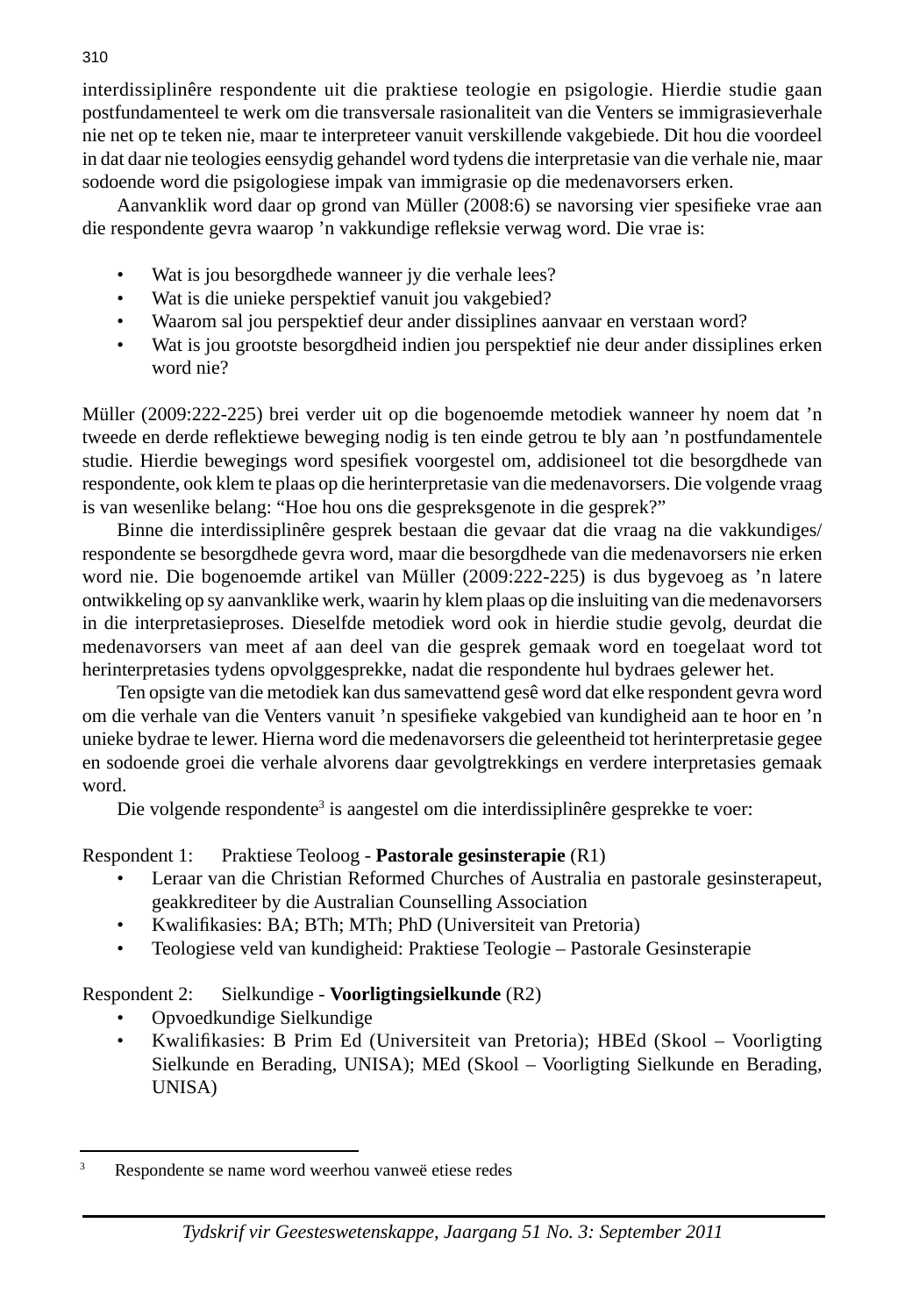Respondent 3: Praktiese Teoloog - **Jeugwerk** (R3)

- **Jeugleraar**
- Kwalifi kasies: BTh (Bible College of Queensland)

#### Respondent 4: Sielkundige – **Kliniese Sielkunde** (R4)

- Kliniese sielkundige
- Kwalifikasies: Bachelor of Psychological Science with Honours (University of Queensland); Professional Doctorate of Clinical Psychology (University of Queensland)

#### **3. DIE VERHAAL VAN PIETER EN KARIEN VENTER**

Die Venters se verhaal word gedeeltelik opgeteken soos verwoord in Oberholzer (2010:88-94). Let daarop dat respondent 1 (R1) sy kommentaar rakende sy *besorgdhede* by wyse van voetnotas lewer terwyl die ander respondente verkies om hulle bydraes aan die einde van die verhaal te maak. Respondent 4 (R4) verkies om sy bydraes in Engels as sy taal van kundigheid te lewer. Die besorgdhede van respondente word gebruik om te wys op die bydraes wat verskillende vakkundiges lewer op dieselfde immigrasie verhale.

 Karien begin die verhaal deur te sê dat Pieter een oggend opgestaan het met die gedagte dat hulle na Australië moet immigreer. Daar was geen spesifieke gebeurtenis wat hulle genoodsaak het om die besluit te neem om te immigreer nie. Pieter het doodgewoon die inisiatief geneem en die groter prentjie in Suid-Afrika het hom oortuig om na Brisbane te immigreer.4

 Hierdie besluit het oor 'n lang tyd vorm aangeneem en daar was verskeie praktiese sake wat eers in plek moes val, alvorens die Venters kon immigreer. Hulle het nog sterk bande met Suid-Afrika op baie raakvlakke: Pieter vlieg elke twee tot drie maande na Suid-Afrika, soos wat sy besigheidsbelange dit vereis. Verder gebruik hy Skype om in kontak te bly met die bestuurders van sy ondernemings in Suid-Afrika en hy werk hoofsaaklik smiddae en saans tot laat om die tydsverskil tussen Suid-Afrika en Australië die hoof te bied.

 Karien se ouers was negatief oor hulle besluit om na Brisbane te verhuis en nou, selfs na vier jaar, het daar nie veel verander nie. Aanvanklik het Pieter dit beleef dat die skoonfamilie hom as die sondebok sien, wat hulle kind en kleinkinders van hulle af weggeneem het.<sup>5</sup> Pieter spits hom egter daarop toe om saam met die familie te kuier en selfs saam te gaan vakansie hou, wanneer hulle in Suid-Afrika is. Karien se ouers het met hulle laaste besoek die opmerking gemaak dat hulle die kleinkinders vanuit Australië nou meer as die kleinkinders in Suid-Afrika sien, want hulle kuier vir langer tydperke by Ouma en Oupa as wat die kleinkinders in Suid-Afrika kan kuier.

<sup>4</sup> R1: Besluitneming: Pieter neem moontlik 'n strategiese besigheidsbesluit gebaseer op die "globaliseringsbeginsel" eerder as die "immigrasiebeginsel". Hierdie tipe denke is nie die norm vir die deursnee-immigrant nie. Ander sosiale, psigiese en geestelike beginsels kom hier in spel. Hierdie gesin gaan voort met hulle "normale" lewenswyse, maar vanuit 'n ander "hoofkwartier". Hulle neem nie werklik afskeid nie en benader die tyd wat hulle in Brisbane spandeer, net so doelgerig as die tyd wat hulle in Suid-Afrika spandeer. Hulle leefwêreld sluit beide lande in, en dit is waarskynlik vir hulle bekostigbaar.<br> $\overline{P} = \overline{P}1 \cdot \text{Uitgebrei}$ 

R1: Uitgebreide Gesin: Karien se ouers verstaan waarskynlik nie die "globaliseringsbeginsel" nie en kan nie binne hierdie raamwerk dink nie. Hulle verwar dit met die "immigrasiekonsep". "Globalisering" pas waarskynlik nie by die norm van wat "gepas" sou wees volgens die gemeenskap waarbinne hulle grootgeword het nie. Kommunikasie vanuit twee wedersyds uitsluitende verwysingsraamwerke slaag gewoonlik nie, aangesien daar nie 'n "versmelting van betekenishorisonne" moontlik is nie.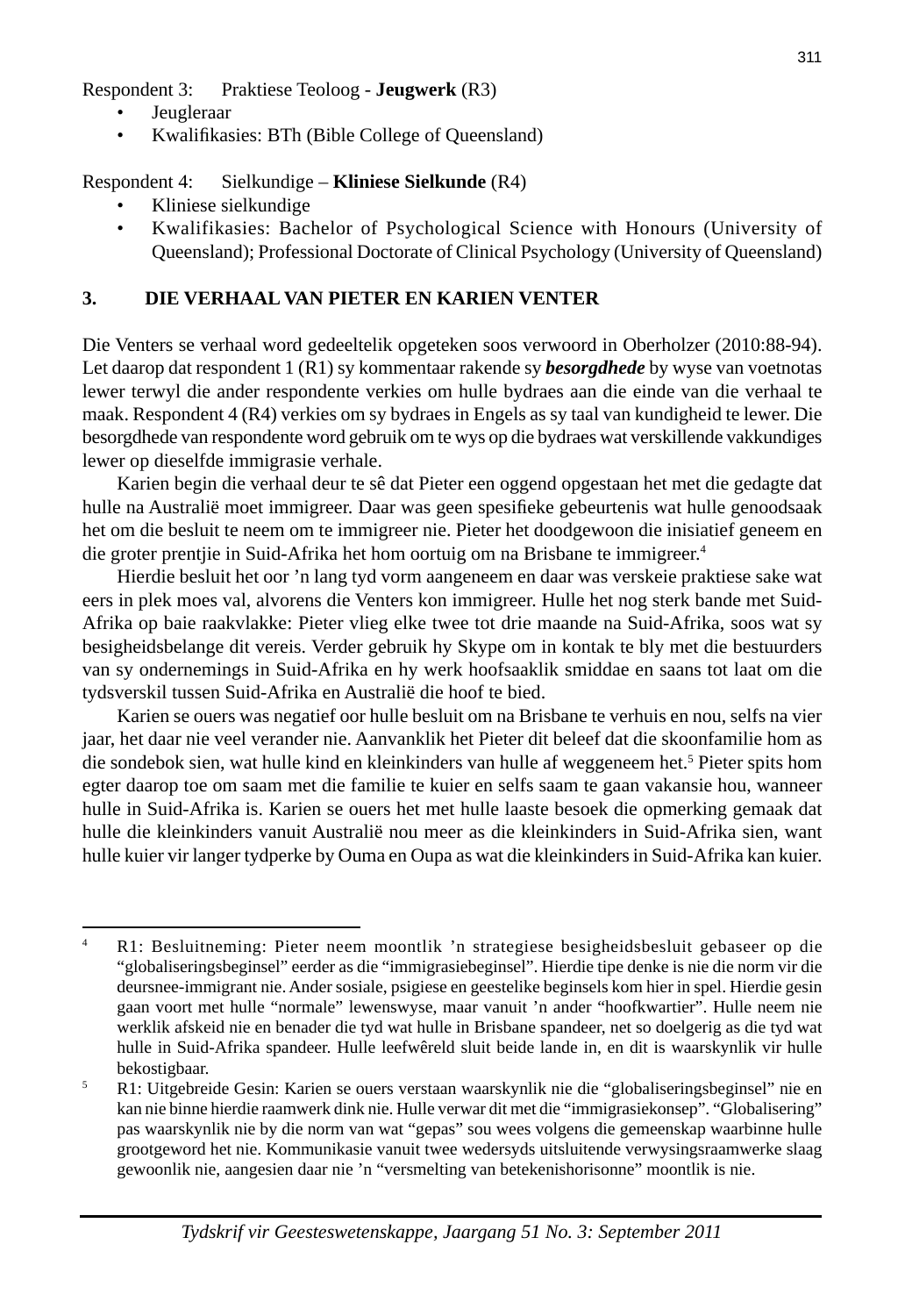Karien sê dat hulle solank as wat hulle dit kan bekostig en hulle ouers nog leef, ten minste een maal per jaar in Suid-Afrika sal gaan kuier.6

 Hulle gesin het aanvanklik eers by in 'n multi-denominasionele Afrikaanse gemeente in Brisbane aanbid. Dit was volgens Pieter en Karien 'n "somber situasie" – daar was baie mense wat swaar gekry het en gevolglik het hulle Sondae by die kerk teenoor mekaar gekla. Pieter wou egter nie 'n somber situasie met kerk assosieer nie.

Die Mansfield Christian Reformed Church het later in hulle immigrasieverhaal aan hulle 'n geestelike tuiste gebied, sowel as die geleentheid om geestelik te groei. Die feit dat daar heelwat Suid-Afrikaners is wat by die gemeente saamkom, is 'n positiewe kenmerk van die kerk, maar dit is nie vir hulle 'n voorwaarde vir lidmaatskap nie. Hulle skryf die groot hoeveelheid Suid-Afrikaners by die gemeente daaraan toe dat die meeste van hulle uit 'n gereformeerde agtergrond in Suid-Afrika gekom het. Pieter en Karien hou van die balans in die gemeente wat 'n familiediens met Engels as voertaal het en wat volgens hulle goed is vir die kinders, maar wat ook op 'n maandelikse basis 'n Afrikaanse uitreikerediens het.

Karien vind goeie aanklank by die visie van die geloofsgemeenskap in Mansfield en spesifiek die uitreikbediening wat op diensbare leierskap gebou word. Sy is een van die eerste leiers in die gemeente wat deur middel van vermenigvuldiging van haar selgroep die kapasiteit geskep het om nuwe mense in die gemeente te verwelkom en te laat tuiskom in nuutgevormde groepe. Hierdie proses help baie nuwe aankomelinge wat andersins geen ondersteuningsnetwerk het nie.7

 Die Venters glo dat die Here 'n plan het met die groot aantal Suid-Afrikaners in Australië. Volgens hulle sal die Suid-Afrikaners oor vyftig jaar, soos die Hollanders wat na Australië geïmmigreer het in die 1950's, 'n soortgelyke impak op die Australiese samelewing hê. Die Hollanders het 'n unieke gereformeerde kerk gestig, die Christian Reformed Churches of Australia, wat goed in die Australiese samelewing geïntegreer het en talle Suid-Afrikaners raak nou betrokke by hierdie selfde gereformeerde kerk (soos die een in Mansfield in Brisbane).<sup>8</sup>

 Karien besef dat hulle deur middel van hulle Bybelstudie deurentyd die leiding van die Here gehad het en dat hulle nie sonder die Here se leiding sou kon immigreer nie. Hulle geloofsperspektief word gevind in die feit dat hulle gehoorsaam was aan die Here se wil. Karien sê ook dat hulle bereid is om terug te gaan na Suid-Afrika, as die Here hulle so sou lei. Sy merk op: "Hierdie aardse lewe is in elk geval net 'n tydelike bestaan...".9

<sup>6</sup> R1: Omgee-aksie: Menslike omgee-aksie kan wedersydse boodskappe op die ervaringsvlak, waar daar nie woorde gebruik kan word nie, kommunikeer. Solank Karien se ouers in "immigrasie-terme" dink, ervaar hulle gevoelens wat met verlies gepaardgaan. Wanneer hulle die menslike omgee-aksie van gereelde langer besoeke beleef, ervaar hulle positiewe emosies wat pas by die leefwyse wat hulle as die "gepaste" beskou. "Globalisering" vereis baie doelgerigte beplanning en investering van kosbare hulpbronne, en kan baie selfsugtig wees, maar kan ook werklike onbaatsugtige omgee-aksie behels, ongeag die prys wat dit kos.<br><sup>7</sup> P<sub>1</sub>: Globalisaring: Christene

R1: Globalisering: Christene met 'n "globaliseringsbenadering" is waarskynlik meer doelgerig in hulle keuse van betrokkenheid, onder andere by 'n kerk. Dit is skynbaar nie in hulle aard om te stagneer en te verval in ou patrone nie. Hulle spits hulle meer daarop toe om 'n verskil te maak waar hulle is, onder andere ook in die groter plan van God se koninkryk.

<sup>8</sup> R1: Globalisering: Hierdie "groter-prentjie" visionêre denke is tipies van hulle wat migreer met 'n "globaliseringsvisie". Dit is merkwaardig dat hierdie verwysingsraamwerk ook menslike omgee-aksie in die breë kan insluit! Dit is waarskynlik 'n "koninkryksperspektief" waarsonder enige kerk op pastorale en missionêre vlak steriel sal word.

<sup>9</sup> R1: Koninkryk: Karien se verhaal getuig daarvan dat die relevansie tussen haar eie verhaal en God se verhaal vir haar duidelik geword het, en beide hierdie verhale realiteite geword het wat alles vir haar verander het.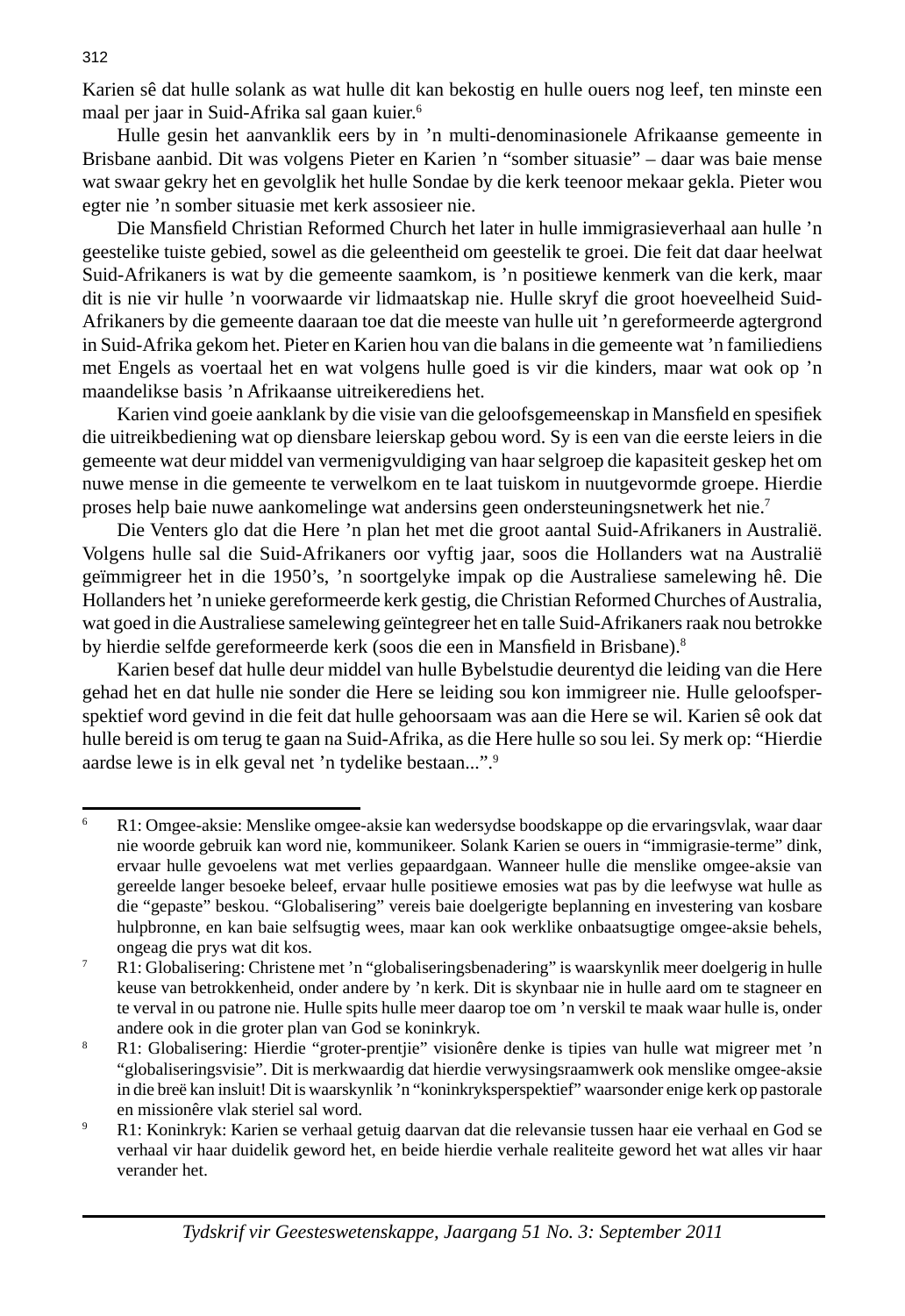Ten slotte noem hulle die feit dat die groeiende geloofsgemeenskap in Mansfield 'n sinvolle bydrae tot die plaaslike gemeenskap maak deur middel van die uitreikbediening van selgroepe en dat dit hulle immigrasieproses sinvol beïnvloed het.

# **3.1 Besorgdhede van respondente**

# *3.1.1 (R2)*

Die enigste besorgdheid wat ek het, is Karien se ouers se negatiwiteit aangaande hulle immigrasie. Die probleem gaan ongelukkig nie verdwyn as dit geïgnoreer word nie; dit kan in ander areas van hulle lewe probleme veroorsaak, byvoorbeeld die kwaliteit van die kinders se verhouding met hulle grootouers en hoe hulle in die toekoms oor die immigrasieproses dink (die vraag of immigrasie sinoniem is met die afstaan van familie of dalk die begin is van 'n nuwe tipe verhouding met ander uitdagings).

# *3.1.2 (R3)*

Die interessante van hierdie verhaal is dat die Venters hulle storie vertel rondom die idee dat hulle geïmmigreer het binne die wil van God. Hulle het egter 'n besluit geneem om te immigreer, hulself voorberei en die hele stap om te immigreer, goed beplan. Daar bestaan dus 'n moontlike spanning tussen die soeke na die wil van God en die besluitnemingsprosesse van die Venters. Die feit dat hulle deel is van 'n bediening hier in Brisbane en spesifiek 'n kleingroepbediening in hulle eie huis aan die gang hou, bevestig dat hulle bewus is van God se roeping in hulle lewe en dat hulle hulself as diensbare leiers sien.

## *3.1.3 (R4)*

Only two potential sources of stress were identified in Pieter and Karien's immigration story. These include Karien's parents' negative attitude regarding their immigration and the potential challenges associated with being a Christian in a country where most people are not religious. Apart from these two issues it appears that the Venter family is adapting well to their new home and that they are not confronted with any major challenges at this point in time.

## **3.2 Unieke perspektief**

# *3.2.1 (R1)*

Vir die doeleindes van hierdie artikel word daar volgens Respondent 1 na 'n *praktiese teologiese,* sistematies gestruktureerde, aaneenlopende eko-hermeneutiese proses gekyk, waardeur gepoog word om menslike aksies te verlig en te vernuwe. Praktiese teologie kan volgens Respondent 1 as pastorale teologie beskryf word, waar die begrip "aksies" meer spesifiek fokus op "omgeeaksies" ("caring actions"). Rakende die spirituele verstaan van hierdie artikel word daar dus deur die pastorale gesinsterapeut na die belangrikheid van "omgee-aksies" in 'n geloofsgemeenskap verwys. Die interpretasie van die outeur is dat die selgroepbediening en die diensbare leierskap van selgroepleiers soos Karien Venter, 'n geestelike tuiste skep vir ander immigrante.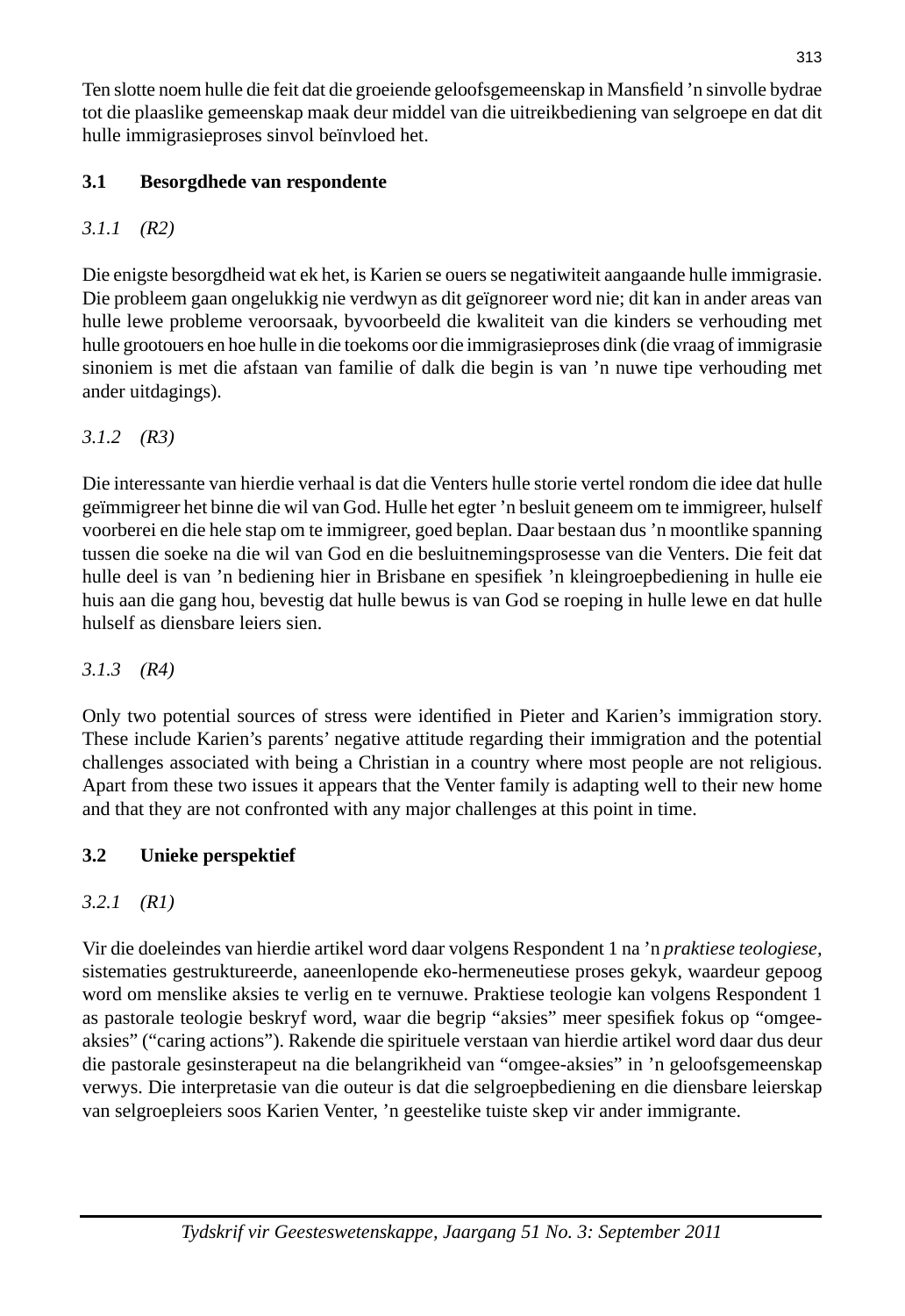*3.2.2 (R2)*

Volgens Respondent 2 is opvoedkundige sielkunde 'n wetenskap wat die kind in sy totale bestaan bestudeer. Die doel is om die kind te leer ken en te begryp asook om metodes te ontwerp om die kind te help om volwasse te word. Opvoedkundige en sielkundige kennis word gebruik om die ouers, die kind en ander opvoeders te help om die betrokke probleme te oorkom. Die psigologiese verstaan van hierdie studie wys volgens die navorser hier op die impak van immigrasie op verhoudings en spesifiek die spanning wat veroorsaak word in die verhoudings van immigrantekinders met hulle grootouers.

*3.2.3 (R3)*

Die fokus van 'n jeugwerker en student in die teologie plaas die klem op die kinders in die gesinne. Integrasie in die Australiese kultuur is vir 'n jongmens van kardinale belang en dra 'n baie spesifieke en unieke karakter in die immigrasieproses. Die kinders moet integreer in die nuwe kultuur en samelewing en dit is noodsaaklik dat hulle saam met ander gelowige jongmense in 'n Australiese geloofsgemeenskap sal inskakel.

*3.2.4 (R4)*

Respondent 4 verduidelik sy unieke bydrae soos volg: "Psychology is an academic and *applied* discipline involving the systematic, and often *scientifi c,* study of human *mental functions* and *behaviour*. Moreover, it is a scientific discipline founded on sound theoretical frameworks and empirical research. A psychological assessment aims to take into account all the factors that may have an impact on the psychological well-being of an individual. The aim is then to modify the factors that are hypothesised to be causing distress to an individual." Tydens 'n opvolggesprek het die kliniese sielkundige sy interpretasie aan die outeur verklaar deurdat die ernstige gevolge van beide angs en depressie uitgewys is as moontlike gevolge van enige immigrasieproses. Immigrasie is volgens hom 'n traumatiese ervaring en behoort as sodanig beskou te word.

## **3.3 Die verstaan en waardering deur ander dissiplines**

## *3.3.1 (R1)*

Volgens die ervaring van Respondent 1 verstaan en waardeer ander dissiplines nie noodwendig die eko-hermeneuties gebaseerde pastoraal-teologiese perspektief nie. Die uitwys van die "omgeeaksies" van mense lewer egter in hierdie studie 'n waardevolle bydrae.

*3.3.2 (R2)*

Die opvoedkundige sielkundige se werk fokus op kinders, ouers en ander persone wat as opvoeders optree, of op die een of ander wyse met kinders te doen het. Dit sluit onder andere onderwysers, medici, maatskaplike werkers en arbeidsterapeute in. Die bydrae en aanbeveling van hierdie vakkundige is dus van waarde deurdat immigrante-kinders holisties benader word ten einde hul ervaringe te verstaan.

314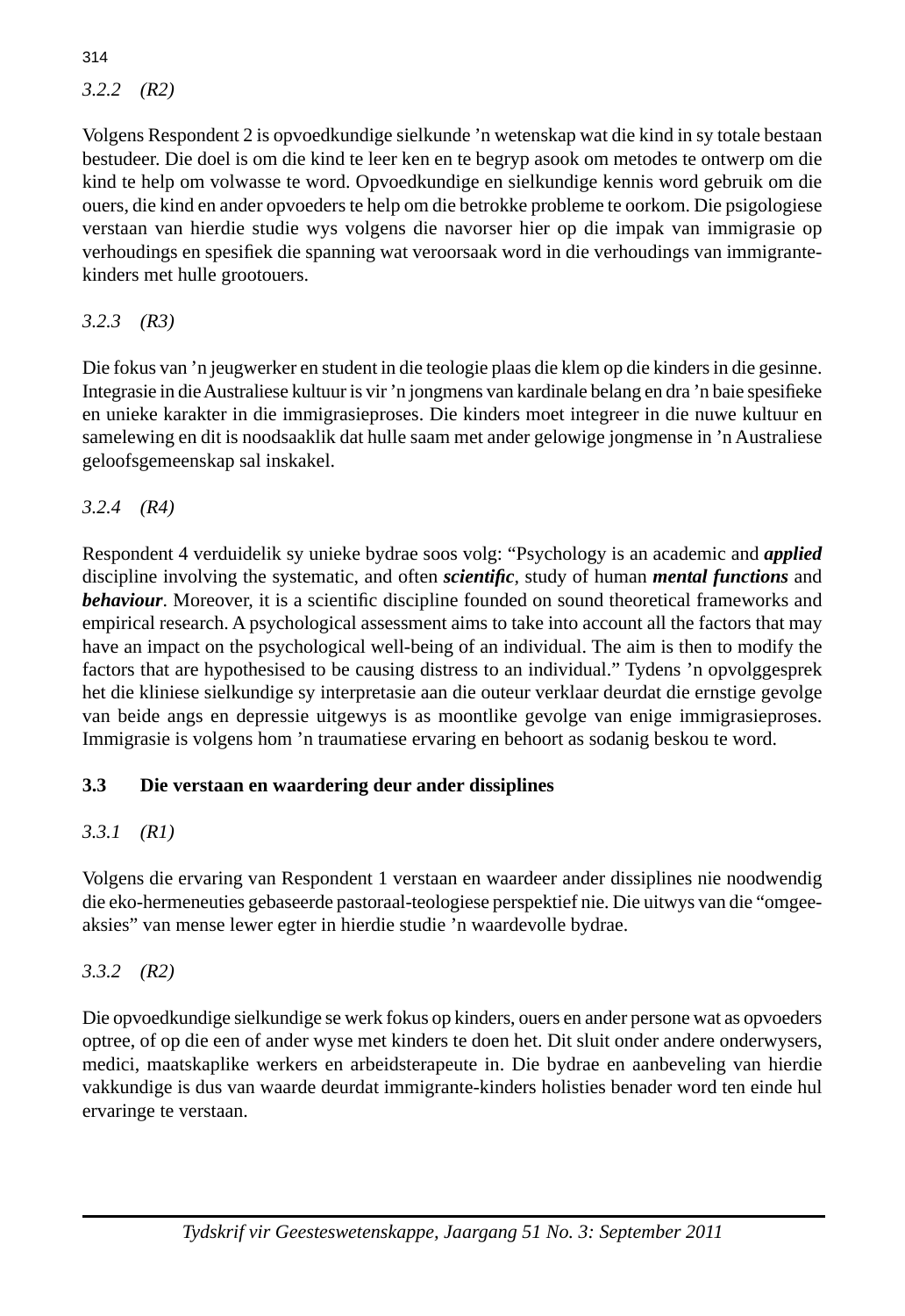Die prakties-teologiese perspektief van die jeugwerker bied 'n geestelike bydrae met 'n breër perspektief rakende immigrasie. Hierdie perspektief vloei oor in en vertoon raakpunte met 'n sielkundige, pastorale en interpersoonlike invalshoek, wanneer die integrasie van immigrantekinders in 'n nuwe samelewing as belangrik uitgewys word.

*3.3.4 (R4)*

"Many of the conclusions psychologists make are supported by theory and empirical research, making it more likely that other disciplines will respect and appreciate it." Dit is dus vanuit 'n klinies-sielkundige perspektief duidelik dat angs en depressie moontlike gevolge van immigrasie kan wees.

### **3.4 Die besorgdhede indien ander dissiplines nie 'n spesifi eke vakgebied erken nie**

*3.4.1 (R1)*

Eko-hermeneuties gesien, vind daar 'n ontmoeting van verskeie verhale plaas in die pastoraalterapeutiese situasie. Een van hierdie verhale is God se verhaal. Slegs wanneer hierdie verhaal (her)ontdek word en die relevansie tussen 'n kliënt se eie verhaal en God se verhaal vir hom duidelik word, kan hy tot insig/verstaan kom. So word beide hierdie verhale vir hom 'n krag tot verandering. Die realiteit van die kliënt verander dus. Die verhaal self word die veranderingsagent. Hierdie insig is die unieke bydrae van 'n pastoraal-gesinsterapeutiese perspektief, gebaseer op 'n eko-hermeneutiese denkraamwerk.

*3.4.2 (R2)*

Die waarde van die opvoedkundig-sielkundige perspektief lê in die uitwys van die belangrikheid van die verhoudings tussen kleinkinders en hul grootouers. Immigrante-kinders het behoefte aan 'n positiewe interaksie met hul oupas en oumas.

## *3.4.3 (R3)*

Vanuit 'n geestelike perspektief is die grootste besorgdheid rakende die inskakeling van immigrante in 'n nuwe geloofsgemeenskap van belang. Binne die prakties-teologiese perspektief moet mense aangemoedig word om hulle geestelike gawes wat hulle uit die hand van God ontvang het aan te wend in die gemeente. Uit 'n sielkundige perspektief is 'n verdere besorgdheid die verhouding tussen man en vrou in die huwelik en die druk waaronder huweliksverhoudings verkeer ten tye van immigrasie. Dit moet egter raakpunte vind binne 'n Bybelse perspektief. Indien hierdie oorvleueling tussen dissiplines nie plaasvind nie, kan 'n gespanne situasie die gevolg wees.

*3.4.4 (R4)*

Die sielkundige perspektief is van waarde aangesien immigrante somtyds onwetend op 'n psigologiese vlak onder geweldige druk verkeer. Hierdie vakgebied spreek die bogenoemde verskynsel aan.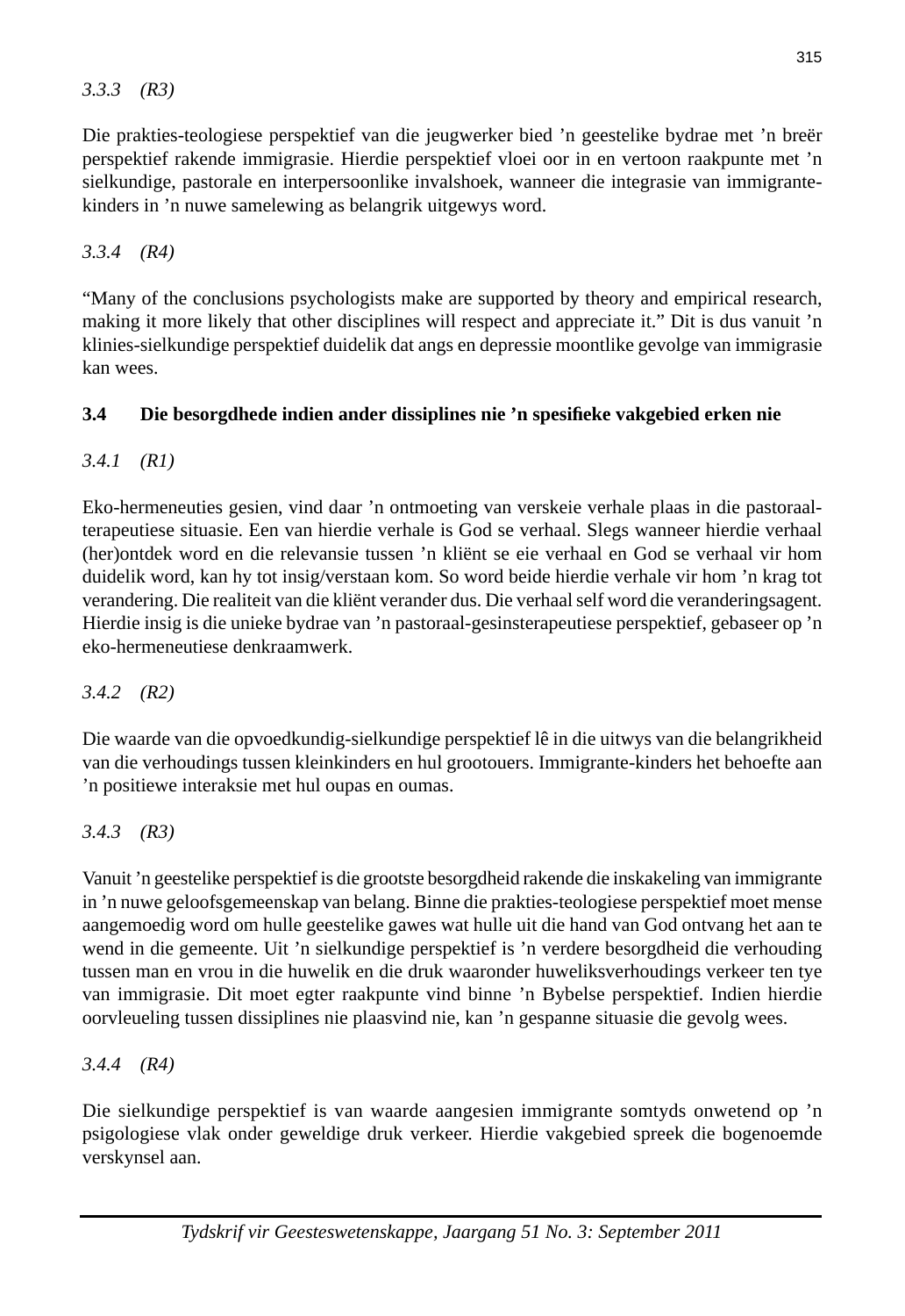## **4. REFLEKSIE OP DIE VERHAAL VAN PIETER EN KARIEN VENTER**

Van Huyssteen (2000:239) maak 'n waardevolle bydrae wanneer hy sê dat verskillende perspektiewe 'n eie logika en verstaan na die tafel van multi-dimensionele gesprekvoering bring. Hieruit ontwikkel 'n rykdom van verstaan wat andersins nie moontlik sou wees nie.

 Die postfundamentele verstaan van die immigrasieverhale van gelowiges vanuit Suid-Afrika het weldeeglik 'n rykdom van verstaan tot gevolg gehad. Die waarde lê daarin dat 'n dinamiese dialoog ontstaan het, wat nie 'n statiese en netjies afgebakende gesprek ten doel het nie, maar 'n ware luister na die werklikhede van mense se lewens.

 Die terugvoer van die respondente, sowel as die lewensverhale van die Venters, hul eie herinterpretasie as medenavorsers en die interpretasie van die outeur wys op die volgende sake van belang:

- Die geloofsgemeenskap van die Mansfield Christian Reformed Church in Brisbane bied 'n unieke tuiste aan Suid-Afrikaans gebore gelowiges wat na Australië immigreer, soos wat die verhaal van die Venters as medenavorsers uitwys.
- *Diensbare leierskap* en die selgroepbediening is deur Karien Venter se manier van immigrasie as een van die omgee-aksies uitgelig wat dit vir immigrante moontlik maak om 'n geestelike tuiste te vind.
- Die verhaal van Pieter Venter het duidelik uitgewys dat die wyse van immigrasie nie eenvoudig is nie en dat globalisering een van die moontlikhede is vir Suid-Afrikaans gebore immigrante in Australië.
- Die vraag rakende die *besorgdhede* vanuit ander vakgebiede verskaf 'n basis vir 'n transversale rasionele verstaan van die immigrasieverhale. Hierdie verstaan lei tot aanvullende interpretasies deur die verskillende vakkundiges.
- Die vakkundiges/respondente is gekies met die doel om 'n bepaalde balans in die gesprek te bring. Respondent 1 (teologie) en 2 (opvoedkundige sielkunde) het albei hulle studie en verdere studie in Suid-Afrika voltooi. Respondent 3 (jeugwerker) en 4 (kliniese sielkunde) het albei hulle aanvanklike en verdere studie in Australië voltooi. Al vier respondente is egter in Suid-Afrika gebore, wat bydra tot die gesprek en verstaan van Suid-Afrikaans gebore immigrante.
- Dit is die doel van hierdie studie om 'n *postfundamentele gesprek* te fasiliteer en *interdissiplinêre* sienings, bydraes en invalshoeke van respondente uit verskillende vakdissiplines toe te laat om in te speel op die *psigologiese* en *spirituele* verstaan van die verhale.

### **5. GEVOLGTREKKINGS EN AANBEVELINGS**

Die narratiewe karakter van hierdie studie het sekere areas uitgewys as gespreksmoontlikhede met die doel om 'n bydrae te lewer wat groter is as hierdie studie se plaaslike konteks:

- Intensionele diensbare leierskap word deur Respondent 1 uitgewys as 'n handige instrument om immigrante in 'n gemeentekonteks te bedien. Karien Venter se verhaal verwys ook hierna wanneer sy betekenis gee aan die selgroepbediening deurdat dit uitgewys word as 'n manier waarop gebore Suid-Afrikaners kan uitreik na mekaar.
- Globalisering en die moontlikheid om in Australië te woon en steeds in Suid-Afrika en ander dele van die wêreld besigheid te doen, word uitgewys deur die verhaal van Pieter Venter as 'n alternatiewe moontlikheid van immigrasie, waar die veronderstelling meestal 'n werksgeleentheid in Australië insluit.

316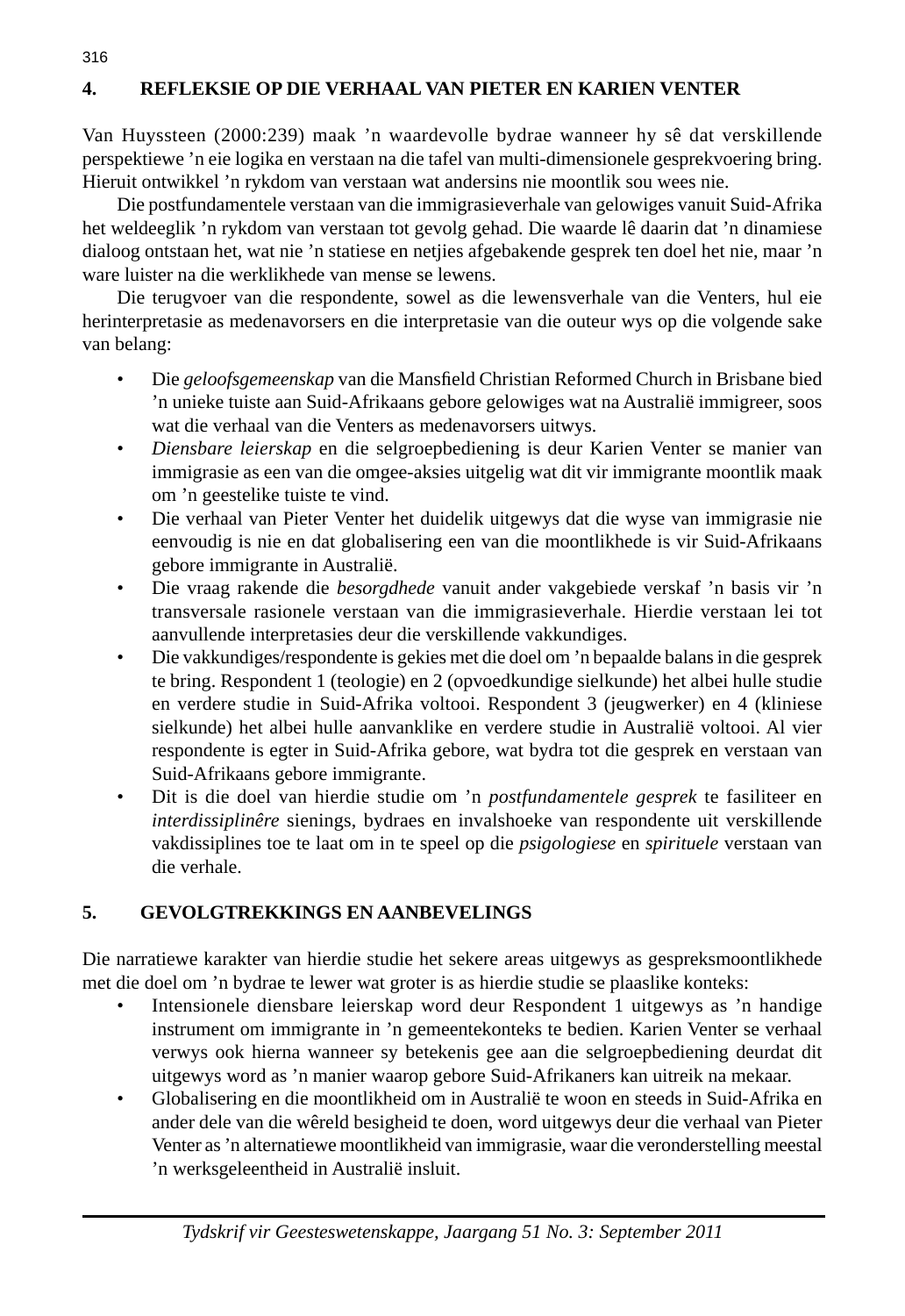- Die immigrasieverhale van kinders, sowel as gelowige grootouers wat hulself in gemeentes in Suid-Afrika bevind, kan in beide gevalle deur middel van 'n narratiewe studie hierdie navorsing aanvul.
- Die Venters se verhale wys op verskillende modelle van kerke wat uitreik na gebore Suid-Afrikaners in Australië. Eerstens kan Suid-Afrikaans gebore immigrante verkies om in Afrikaans te aanbid en tweedens kan hulle verkies om te integreer in 'n bestaande kerkverband en in die geval van die Venters die Gereformeerde kerk in Australië. Die Venters wys egter op 'n middeweg, deurdat hulle aan 'n Afrikaanssprekende selgroep behoort en terselfdertyd die Engelse Australiese eredienste bywoon.

Wanneer die interdissiplinêre gesprek geïnterpreteer word, kan daar ten slotte opgemerk word dat hierdie narratiewe studie 'n prakties-teologiese en sielkundige bydrae maak tot die breër gesprek rakende immigrasie van Suid-Afrikaans gebore gelowiges. Die invloed van diensbare leierskap as 'n gelowige *manier van leef* (spirituele bewussyn) bied aan immigrante, *sowel as diegene wat globaliseer* met Australië as basis vir hul lewenswêreld, 'n unieke geleentheid om immigrasie as sinvol (psigologiese gevolg) te beleef, ten spyte van die swaarkry en die spanning wat immigrasie op verhoudings plaas. Hierdie artikel lewer dus 'n bydrae tot die groter gesprek rakende die immigrasieverhale van gebore Suid-Afrikaners met 'n fokus op die spirituele en psigologiese elemente wat teenwoordig is in die ervarings van Suid-Afrikaners tydens immigrasie.

#### **BIBLIOGRAFIE**

- Anttila, O. 1995. Some Thoughts on the Process of Immigration. *Journal of the New Zealand Association of Psychotherapists*. Vol 1, June.
- Bhorat, H. et al. 2002. *Skilled labour migration from developing countries: Study on South Africa and Southern Africa,* in International Migration Papers. Geneva: July 2002: 1-30.
- Chase, S.E. 2003. *Learning to Listen: Narrative Principles in a Qualitative Research Methods Course,* in Josselson, R, A Lieblich and DP Mc Adams. (eds). *Up Close and Personal. The Teaching and Learning of Narrative Research*. Washington DC: American Psychological Association.
- De Freitas, J. 1999. Immigration: a Process of Transition, Trauma and Integration. Ongepubliseerde voordrag by N.Z. Psych. Soc.
- Fourie M. J. and Joubert R. (1998) "Emigration's Influence on South Africa: a Human Capital Theory Approach", Graduate School of Business Leadership, University of South Africa.
- Hendriks, J. 2003. *Die Toekoms van die Kerk en die Kerk van die Toekoms.* Intreerede as professor by die Fakulteit Teologie, Universiteit Stellenbosch.
- Kaplan D.E. (1997) Reversing the Brain Drain: the case for Utilising South Africa's Unique Intellectual Diaspora, *Science, Technology and Society*, vol. 2 no 2.
- Meyer, J*.* et al. 2000 Assessing the South African Brain Drain A statistical comparison. DPRU Working Paper No 00/40. Development Policy Research Unit. University of Cape Town.
- Müller, J. 2008. Postfoundationalism as a Practical Way Of Interdisciplinary Work: Narrative Research on HIV and AIDS. *Third International Conference on Interdisciplinary Social Sciences.* 22-25 July 2008: 1-18.
- Müller, J. 2009. Transversal Rationality as a Practical Way Of Doing Interdisciplinary Work, with HIV and AIDS as a Case Study. *Practical Theology in South Africa.* 24 (2): 199-228.
- Oberholzer, G. 2010. *Die Ontwikkeling van Diensbare Leierskap in 'n Postmoderne Geloofsgemeenskap: 'n Prakties Teologiese Ondersoek van Suid-Afrikaanse Immigrante na Brisbane Australië*. Pretoria: Universiteit van Pretoria.
- Osmer, R.R. 2006. *Toward a Transversal Model of Interdisciplinary Thinking in Practical Theology.* In Schults, F.I. (ed.). *The Evolution of Rationality.* Grand Rapids, MI: Eerdmans, pp. 327-345.
- Phillips, D.Z. 1988. *Faith after Foundationalism.* London & New York: Routledge.